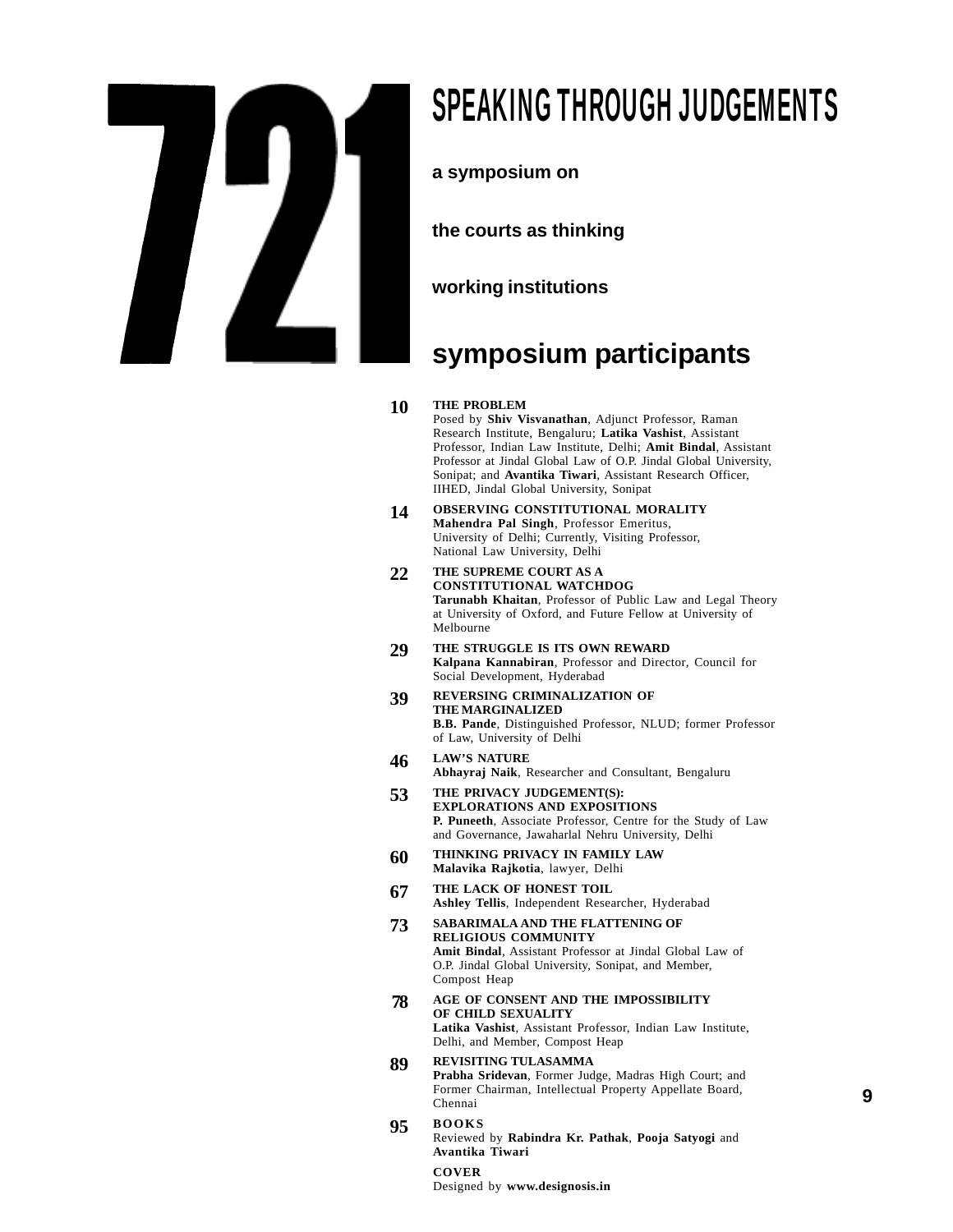# The struggle is its own reward

KALPANA KANNABIRAN

*'This unfinished Sisyphean struggle has not made me tire of it but I have been spared of the futile struggle with which Sisyphus was condemned; mine has been the struggle for a better world and the struggle is its own reward.'*

> – K.G. Kannabiran, undated note, 2007/8

THE spate of attacks by the state over the past couple of years on human rights defenders is cause for concern. These are also times of extreme political turbulence, with the space for deliberative democracy and dissent virtually disappearing. A draconian law like the Unlawful Activities (Prevention) Act, 1967 (UAPA) truncates the reach of the Constitution in the play of courtroom politics and 'justice-speak'. On another track, paradoxically, the Supreme Court has resurrected what it called the 'Three Great Dissents' and unequivocally affirmed (on hindsight) the rights of citizens to live lives free of surveillance and state interference, upholding the indivisibility and nonnegotiability of fundamental rights, the right to autonomy and dignity – through the nine-bench judgement in *Puttaswamy & Ors* v. *Union of India*<sup>1</sup> and the five-judge bench decision in *Navtej Singh Johar* v. *Union of India*. 2

This then, is the context in which we will look at the cluster of cases around *Romila Thapar* v. *Union of India*<sup>3</sup> that was decided by a threejudge bench of the Supreme Court and snatch glimpses of the throwback to Emergency era cases that dealt with these same questions, somewhat differently – in court, government and society. This is more in the nature of a politico-legal memoir that illuminates the assemblages of the social and of resistance through literary mirrors in times of repression. What I aim to

29

<sup>\*</sup> This essay is the first fragment of writing (incomplete, unfinished and rough) emerging from work I have been engaged in over the past few years. I have attempted to thread together narratives and writing that connect the present to an older history of performing the politics of dissent in Andhra Pradesh. I am grateful to V. Ramakrishna, Nikhileshwar and N. Venugopal Rao for sharing valuable books, materials and thoughts with me; my thanks also to Nikhileshwar for consenting to an interview at short notice. The poems by Sivasagar and Nikhileshwar were translated for this project and appear in print for the first time. I am indebted to Vasanth Kannabiran and Ramya Kannabiran Tella, poets both, for

readily agreeing to translate for me 'on demand.' The poem by Cherabanda Raju is part of *Dakshinayana: Selections from Telugu Literature* (forthcoming) edited by Volga and Kalpana Kannabiran. Volga's support (as always) in discussing the materials and helping me make contact with writers has been vital. Raj Mohan Tella is always my first reader and critic – but his accounts of the 'other side' of this story in the distant past have been a source of much mutual amusement and learning.

<sup>1.</sup> AIR 2017 SC 4161.

<sup>2.</sup> AIR 2018 SC 4321. For a related analysis of this case, see Kalpana Kannabiran, '"What Use is Poetry?" Excavating Tongues of Justice around Navtej Singh Johar vs. Union of India', *National Law School of India Review* 31(1), 2019.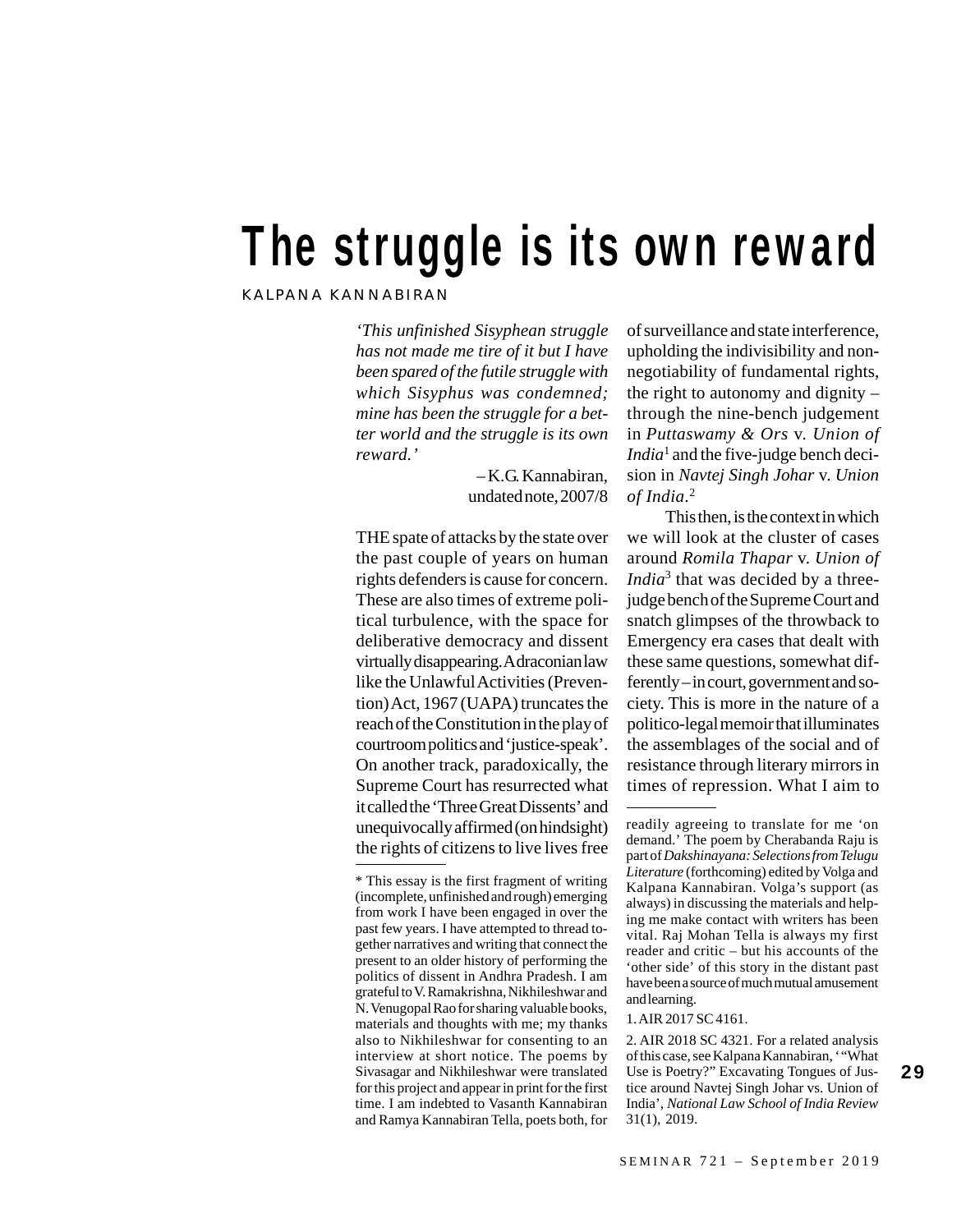present here are vignettes of experiences from Andhra Pradesh in the 1970s, immediately relevant to or connected with *Romila Thapar* – in courts, in movements, and in prisons – the three spaces at the centre of the theatre of the present. In doing this, I will look at reported and unreported judgements and writings – poetry, reminiscences and prison memoirs – by the accused in this cluster of cases to unmask the representation of politics and literary sensibilities in the courtroom.4

*'Dissent is the safety valve of democracy. If dissent is not allowed then the pressure cooker may burst.'* – Justice D.Y. Chandrachud,

29 August 2018, while hearing *Romila Thapar*

Five well known scholars petitioned the Supreme Court on 29 August 2018 in the public interest, seeking immediate action from the court 'against the arrests of five human rights activists from Delhi, Faridabad, Mumbai, Thane and Hyderabad on completely fabricated charges under various provisions of the Unlawful Activities Prevention Act (UAPA) and the Indian Penal Code, after their houses and offices were raided on 28 August 2018.'5

### 3. AIR 2018 SC 4683.

4. The imprisonment of writers was only a small fraction of actions by the repressive state in the 1970s. This was a period of encounters, illegal custody, torture, disappearances and executions – can we forget the execution of Kishta Goud and Bhoomaiah in December 1975? There is also a wealth of writing by men and women as well as important Dalit Bahujan critiques of revolutionary politics in the four decades since the Emergency. This essay, however, using *Romila Thapar* and the Supreme Court in 2018 as its point of departure, is limited to an examination of the imprisonment of revolutionary writers and their court appearances and memoirs, while being mindful of the larger realities of authoritarian rule and of cultural politics.

30

5. *Romila Thapar & Ors.* v. *Union of India & Ors*. Writ Petition in public interest seeking the immediate release of activists raided

Ine five persons whose arrests under the UAPA were challenged in this petition are: Gautam Navlakha, Sudha Bharadwaj, Varavara Rao (VV), Arun Ferreira, and Vernon Gonsalves. In seeking immediate directions from the court, the petitioners pointed out to the court that all those targeted by this action are human rights defenders, activists, writers and journalists committed to democratic struggle and justice, the objective being to muzzle dissent and criticism of the government. The FIR, registered in the name of Tushar Damgule accuses artists from Kabir Kala Manch of causing disturbance through their speeches and performance. Specifically seen as incitement was the following 'malice and disputable statement' (sic): '*Jab julm ho to bagawat honi chahiye shahar mein, jab julm ho to bagawat honi chahiye shahar mein, Aur agar bagawat na ho to behatar he ke ye raat dhalane se pehle ye shahar jalkar rakh ho jaye*.' ('When injustice is done there should be revolt in the city/And if there is no revolt, it were better that the city should perish in fire before night falls.')

'*Bhima Koregaon ne Diladhada, Navi Peshwa Navi Peshawar Mainatgada, Udavathikrya Rai Rai re, Gadun Taka Peshwai Re Garjana Sidnakache, Aalee Nvyane Peshwai re Garaj Tila Thokyachee, Re Saimka Garaj Tila Thokyachee*…' (Para 2). (Bhima Koregaon has taught us that we must destroy the new peshwai. Crush it to bits like mustard seeds and bury it. With the roar of the lion, let us unite to overthrow the new peshwai.)

While we will return to the performance of resistance and its relationship to incitement shortly, a constitutive aspect of these struggles, performances, movements and repression is the fact of it being a criminalization of Dalit resistance against caste, against Hindutva politics in all its avatars, and Dalit assertions of the right to political dissent. While all those under arrest may not be Dalit, the sounding of the bugle of anti-caste protest on a scale unprecedented in recent times marks this moment apart.

On the specific facts of the case, interestingly, none of the five persons on behalf of whom this writ petition has been filed are named in this FIR. The commemoration was led by anticaste cultural activists as part of an annual event. The FIR then proceeds to translate the performance into incitement (although even in this segment of the FIR, the arrested persons in this petition do not figure by name):

'Therefore, I state that, banned Maoist Organization (CPI) have organized role is to boast and implicate the strong Maoist thoughts in depressed class and misdirect or misguide them and turn them towards unconstitutional violence activities, carrying the same thoughts, Kabir Kala Manch's Sudhir Dhawale and his other activist had presented different areas in Maharashtra, *malice speeches, had spread false History, disputable statements and incite objectionable slogans, sung songs and road-dramas.* They distributed some objectionable and provocable pamphlets, books too. *So remarkably it reflected at Bheema Koregaon* and nearer places by stone throwing, castes clashes and arson incidents.'6

The investigating officer draws the link between the 'frontal organiza-

and arrested in complete violation of their fundamental rights guaranteed under Article 14 and 21 of the Constitution of India. Accessed on 29 August 2018 from www.livelaw.in. While the writ petition speaks of five persons arrested in connection with what have come to be known as the Bhima Koregaon case – the arrests in fact spread out from January to November 2018 and involve 22 accused persons (20 arrested and two living under the shadow of arrest). For details, N. Venugopal, 'Bhima Koregaon',*Veekshanam* 12(VV), 2019, p. 4.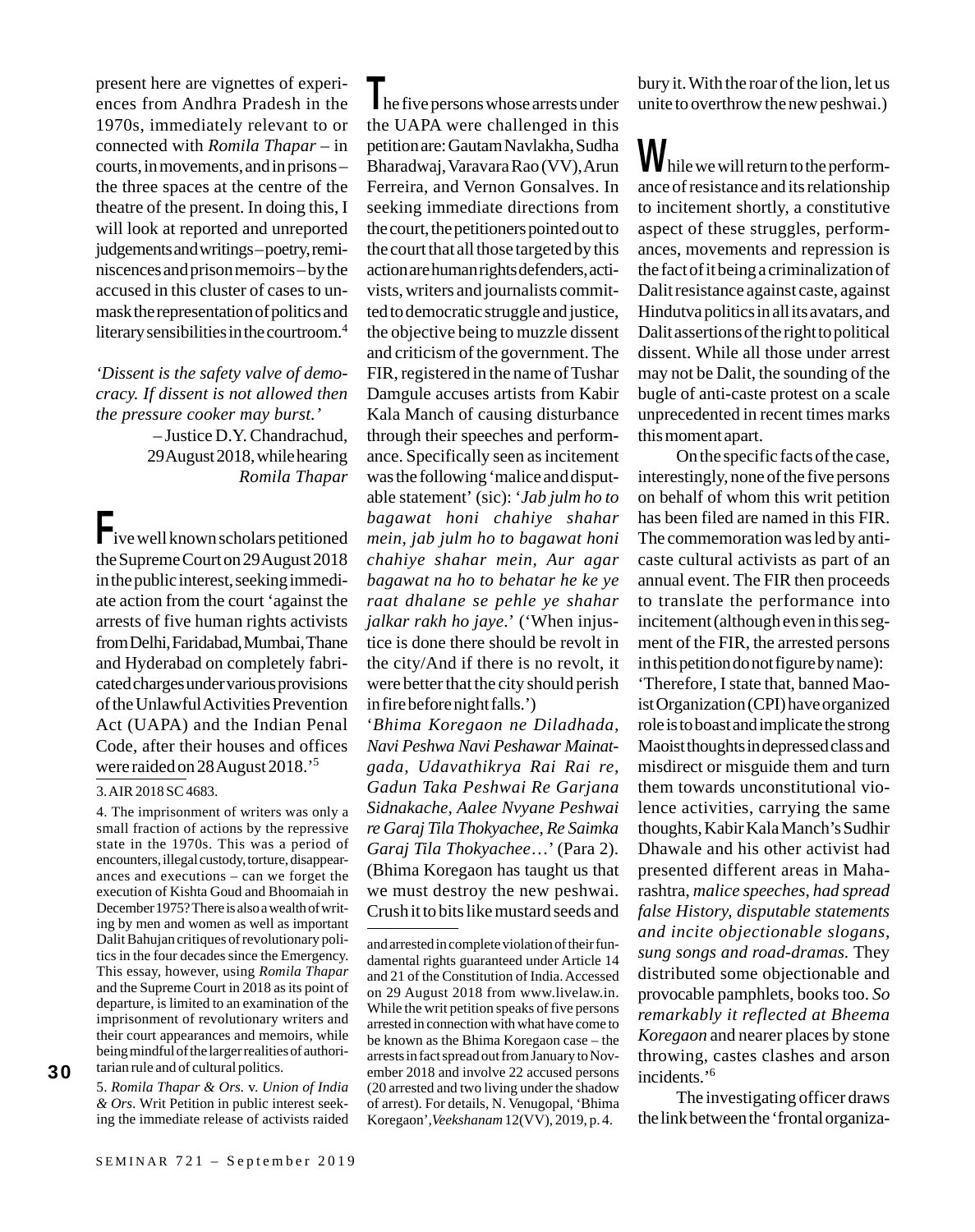tion' of CPI (Maoist) – Kabir Kala Manch – and the arrested persons who are all allegedly Maoists, involved in an 'ongoing sinister design of having committed and in the process of committing criminal offences having the potential of destabilizing the society', and that they planned 'to carry out violence including planned ambush/rebellion against the enemy (which is our country and security forces)'7 – according to the investigating officer, they were 'not merely political dissenters.'8

In pondering over these questions, the two judges who authored the majority judgement ask, not if a prima facie case has been made out based on the evidence on record and the arguments placed before the court by the petitioners, the accused and the respondents, but 'Can the accused person be released merely on the basis of the perception of his next friend (writ petitioners) that he is an innocent and law-abiding person?'9

The case was decided 2:1 rejecting the plea of the petitioners. A careful reading of the dissenting judgement by Justice D.Y. Chandrachud – especially its presentation of the facts – makes it clear that the court did not need to rely on the perception of the next friend of the accused but could draw their inference from the outcomes of past trials three of the accused went through: Arun Ferriera acquitted in all 11 cases, Vernon Gonsalves acquitted in 17 of 19 cases and VV acquitted in all 20 cases he was prosecuted in<sup>10</sup> (para 2). The other two had not stood trial before this case – and therefore there was no 'criminal/terrorist/Maoist history' in their records.

Added to this case is the case of Anand Teltumbde where the Supreme Court refused to quash the FIR, directing Teltumbde instead to seek reliefs before the appropriate court. The earlier round of arrests – of Surendra Gadling, Rona Wilson, Shoma Sen and others, likewise, may be questioned on the same basis. In the case of G.N. Saibaba, the necessity of holding a person with multiple and severe disabilities in solitary confinement and the refusal of any court to consider the grave harms inflicted by such incarceration raise serious concerns for human rights defenders.

Why are these people in custody at all? Senior advocate Rebecca Mammen John's questions are pertinent: 'What has happened to first principles of criminal jurisprudence? Why are courts taking an extreme, almost perverse view while assessing evidence? Why are courts insisting that accused persons face trial in cases where it can clearly be seen that the evidence is shaky, perhaps fabricated and false? Why must they insist that the accused prove his innocence after facing a long, arduous, expensive and debilitating trial, when the evidence can be thrown out so easily at the preliminary stage?'<sup>11</sup>

From this state of suspended justice, I move to explore this field in two parts. The first part looks at the literatures of incarceration that are intimately connected to the case under discussion in the hope that the reading citizenry – judges, lawyers, politicians and the lay public – can see and comprehend the different shades of grey in a complex and intertwined tale of dissent and of constitutional morality embedded in this tale of many parts.

The second part looks briefly at judicial reasoning and the place of political dissent in the constitutional imaginary – for political dissent this is, notwithstanding the police averments to the contrary – spinning back in time to a selection of cases where precisely the performativity of literature and its (un)proximate connections to revolution were debated in the courts.12

My regret is, of course, that except for the teller of this tale, all the actors in the courtroom with one exception are men. The exception(s) tell a parallel story buried deep that waits to be excavated. This is indicative of the deeply gendered spaces that institutions of justice, state and political movements are – spaces that utterly invisibilize the figure of women as architects of the right to dissent, although we know from a wealth of feminist historiography that they are.

In the most recent cases, Sudhir Dhawale, a leader of the Kabir Kala Manch is now in prison facing prosecution under the UAPA and various sections of the Indian Penal Code for incitement to violence and waging war against the state. In the FIR placed before the court in *Romila Thapar*, performance of the lines from Bertolt Brecht's 1942 play *The Good Person of Szechwan*, was understood by the complainant and the investigating officer as a malicious incitement to violence.

'When injustice is done there should be revolt in the city

And if there is no revolt,

it were better that the city should perish in fire before night falls.'<sup>13</sup>

12. All the cases from Andhra Pradesh discussed in this essay were ones in which my father, Civil Liberties Advocate K.G. Kannabiran (1929-2010) defended the accused.

31

<sup>6.</sup> Id., para 2, emphasis added.

<sup>7.</sup> Id., para 10.

<sup>8.</sup> Id., para 11.

<sup>9.</sup> Id., para 20.

<sup>10.</sup> Id., para 2.

<sup>11.</sup> Personal telephone interview, 20 January 2019.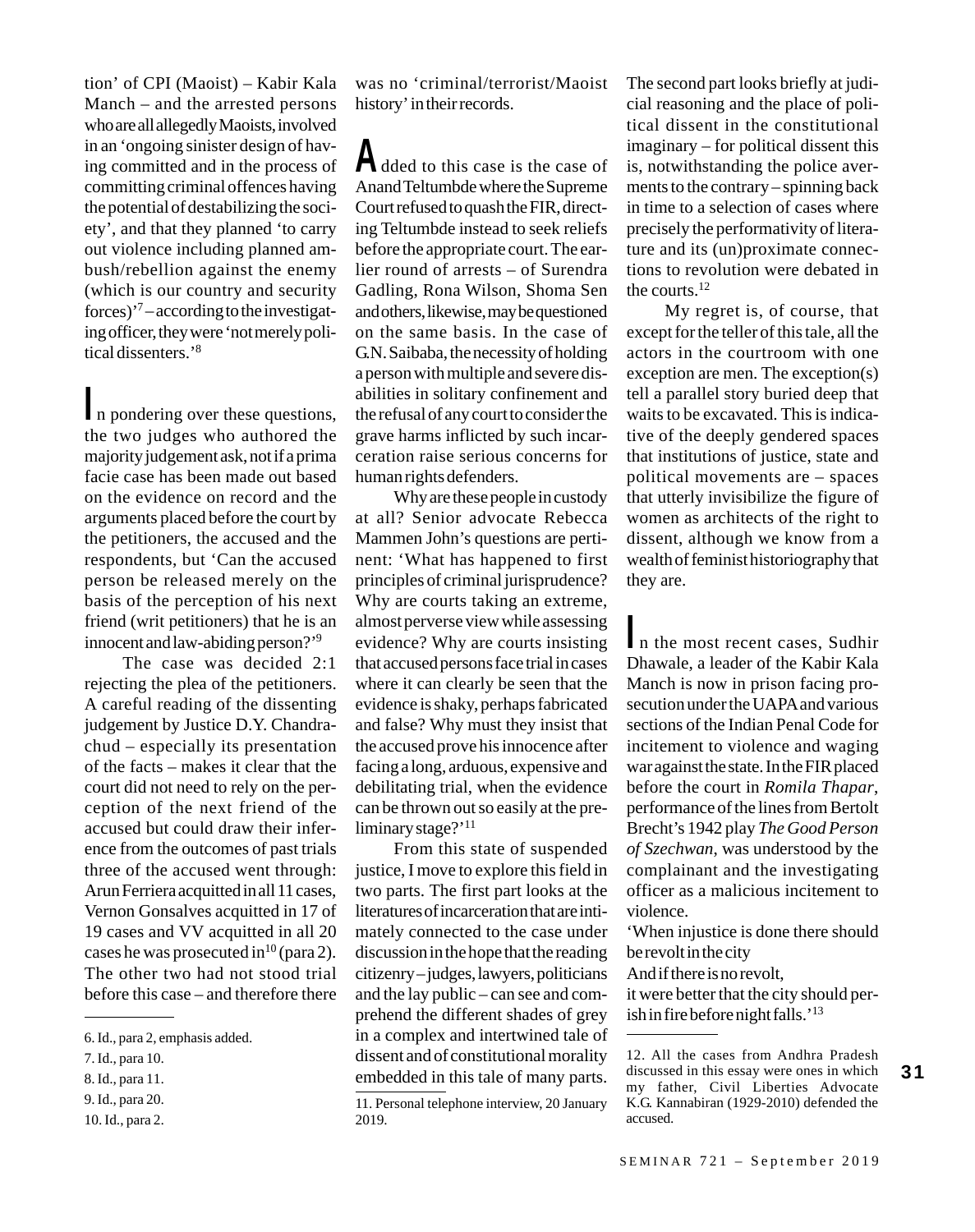What is the relationship between the performance of resistance and incitement to violence? The Parvatipuram Conspiracy Case was the first time communists were tried *en masse* for 'waging war against the state' in independent India. While it is out of the scope of this paper to deliberate at any length on the case, I reproduce below the poem by Sivasagar recited in the court in lieu of his statement – challenging the legal definition of the crime of conspiracy itself, recasting it to speak to the conspiracies of those in power: $^{14}$ 

*Statement of a 'Conspirator'* 'Your Lordships! The sunrise is no conspiracy The Sun no conspirator Would you call the labour of a pregnant woman conspiracy? And the path of the chariot of history?

Your Lordships!

Demon landlords rolling up our land like mats tucking them under their arms conspire The brokers hawking my country to foreign countries are conspirators Soliciting alliance at Kosygin's leprous feet conspiracy

Nixon's food borne hither by ships conspiracy

14. K.G. Satyamurthy (1931-2012), born in Krishna district, also known by his pen-name Sivasagar was a leader of the Communist Party of India (Marxist-Leninist), and an unparalleled revolutionary poet. Co-founder (with Kondapalli Seetaramayya) of the CPI-ML (Peoples' War Group), and longtime leader who spent years underground, he parted ways with the party, inaugurating a serious debate on Ambedkarite philosophy and caste in the naxalite movement, drawing on his personal and political experience with revolutionary politics. A prolific writer and philosopher, Sivasagar is an icon of the Dalit movement and a leading figure in contemporary Telugu literature.

Devouring Bharat's freedom is conspiracy

The ballot box is a conspiracy "Garibi Hatao" is a conspiracy Indiramma's smile a conspiracy Conspiring to hang the sun through arrogant half-closed eyes of injustice is conspiracy

The sunrise of Srikakulam is no conspiracy The guerilla sun no conspirator! Sunrise piercing through darkness spreads warmth and light Among the people Your Lordships! You are indeed good people! In this evil hour of injustice Yama Dharmaraja incarnate!'<sup>15</sup>

In 1971, three poets – Nikhileshwar, Jwalamukhi and Cherabanda Raju<sup>16</sup>who called themselves the Digambara poets were arrested under the Andhra

16. Cherabanda Raju (1944-1982), born as Baddam Bhaskara Reddy in Ankusapuram in Hyderabad, was a Telugu teacher in a government school in Hyderabad. He earned wide acclaim for his revolutionary songs. He was imprisoned under Preventive Detention in 1971, again in 1973 under the Maintenance of Internal Security Act, and finally implicated in the Secunderabad Conspiracy Case – all for inciting armed rebellion against the state through his songs. Suspended from his job, he died young and is remembered for singing the revolution as few could. Jwalamukhi (1938-2008), was an active member of the Organisation for People's Democratic Rights. A prolific poet and human rights defender, he was arrested in 1971 under Preventive Detention. Nikhileshwar (b. 1938), renowned poet for over six decades, was imprisoned in 1971 under Preventive Detention. All three were Digambara poets and co-founders of Viplava Rachayitula Sangham (VIRASAM) also called Revolutionary Writers' Association (RWA).

Pradesh Preventive Detention Act, 1970. J. Vengal Rao, then State Home Minister declared in the Assembly that 'these poets are dangerous because they are "verbal Naxalites".'17 Nikhileshwar also speaks of a member of RWA being held in police custody for four days 'for the crime of writing a poem and publishing it in a local weekly… two years ago. Later he was fined Rs 50 by the magistrate for "literary crime".'<sup>18</sup>

The Digambara poets were held in custody for 50 days. Arguing in their defence, civil liberties lawyer, K.G. Kannabiran persuaded the court to witness the performance of revolutionary poetry: 'The hearing was totally uninhibited and free. The courtroom was packed and our request to permit the poets to read out the poems impugned by the detention orders was acceded to… [T]he best was Cherabandaraju's reading. It was a fine satire on Indira Gandhi's socialism set to rhythm and tune. This device demonstrated the untenability of the detention orders against these three poets.'19

Nikhileshwar recalls the mood in the court – it was the first time poets were asked to perform in a court of law. The poem he read out was *Bhayam* (Fear).

*Fear* wears a deathly countenance turning blood to water, it drenches the veins

17. Nikhileshwar, Interview, 16 January 2019, in Hyderabad. 'We have travelled now all the way from verbal Naxalites to urban Naxalites', he commented sardonically during the interview.

18. Nikhileshwar, 'Dissent and Hypocrisy', *Frontier Weekly*, 23 March 1974, p. 7.

19. K.G. Kannabiran, *Wages of Impunity: Power, Justice and Human Rights*. Orient Longman, Hyderabad, 2003, p. 300.

32

<sup>13.</sup> Bertolt Brecht, *The Good Person of Szechwan*, 1942, p. 44. http://www.socialiststories.com/liberate/The%20Good%20 Person%20of%20Szechuan.pdf. Accessed on 23 February 2019.

<sup>15.</sup> Sivasagar (alias K.G. Satyamurthy), 'Kutradaru Vangmulam', read out in court in June 1973. Reproduced in Cherukuri Satyanarayana, *Suryodayam Kutrakaadu* (Sunrise is no Conspiracy), Tarimella Nagireddy Memorial Committee, Guntur, 2016, p. 3-4. Translated from Telugu by Vasanth Kannabiran.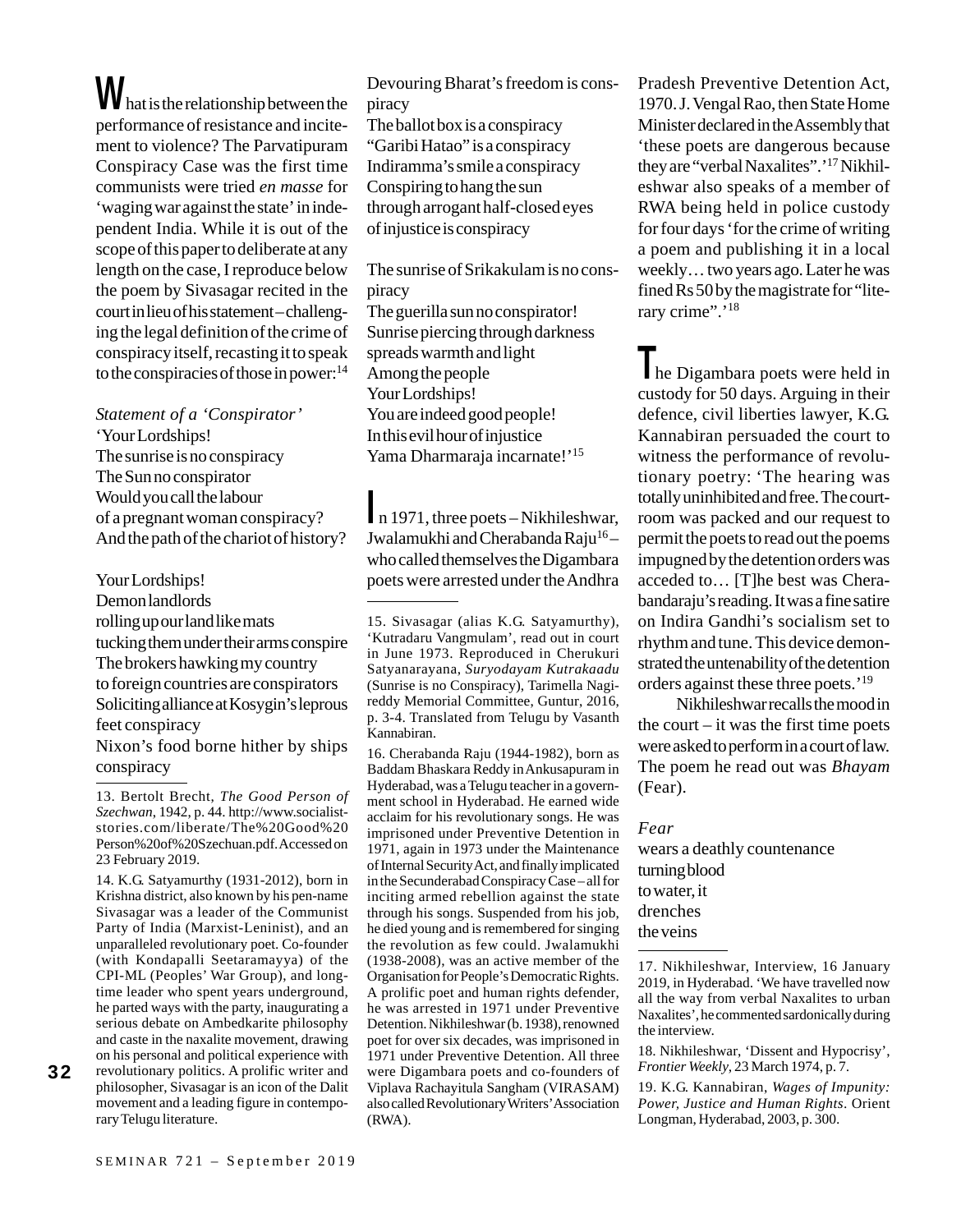Yet death is the idea that we are but mortal, so to live the life of an animal tending the pleasures of the body alone only ever gives way to fear

Countless die each passing day some innocent some nameless others violently still others tortured brutalised by lead each round a mark of the enemy's cowardice the inhumanity of their violence thriving evidence of the derangement of authority

So why live in fear? Rather than crawl and prey unseen like a bedbug or common louse and creep about like the agents that surveil Set yourself free and live, why don't you!

Your death, whether distant nameless or cruel will ensure you overthrow the forces that terrorise and decimate those who are free And in your resolve to change this wretched system may you immerse yourself in the warmth of struggle knowing always that in the anatomy of fear lies the seed of its inevitable defeat.20

Inguva Mallikarjuna Sharma, speaking of his years in prison between 1973 and 1978 as A-1 in the Secunderabad Conspiracy Case, narrates this habit of performing revolution in the courts: 'Those days coming and going to court was a sort of cynosure to both us under-trial accused as also to our visitors. We would sing revolutionary songs, Cherabanda Raju would also begin singing many times, and even give slogans inside the courts despite protests from the judges. Normally no action would be taken for this 'contempt' and 'defiance' but in emergency things changed. They began to foist cases under criminal law amendment for giving out slogans and that decreased the number of slogan raising comrades. However, I continued till last – even giving slogans in the court trying such cases!'21

Cherabanda Raju read *Vande Mataram* in court:

Oh my beloved motherland You are mother, father and god Yours the virtue of heaving in the beds of rogues/villains

Yours the beauty of one who has pawned each limb in the global market.

Yours the youth of one who slumbers forgetfully in the arms of the wealthy

Swooning unmoved whether people spit at you or cast mud at you You are the Bharati who stands patiently while rats and bandicoots dig at the roots of crops ripe for harvest. You are the evergreen land that does not reach people's mouths. Vandemataram. Vandemataram Stitching flags from the clothes on your body Boldly you parade naked Yours the wretchedness of a cat with burnt paws Roaming on terraces built on borrowed money Yours the grief of being unable to comfort children who spring at your shrivelled breasts yours the elegance of woman starving blazing with hunger

taking to the streets in borrowed finery.

Amma Bharathi. Whither are you going

Vande Mataram! Vande Mataram!22

In his obituary of Cherabanda Raju, K. Balagopal recalls that long after he wrote this poem, when he recited it in jail during Emergency, 'he was assaulted by a RSS leader for the blasphemy.'23 In this as well, the historical repetition of cycles of reactions that hold up a lesson for court-craft and public discourse. They underscore the importance of not losing sight of the history of liberty jurisprudence in independent India, not just in the crest but in the peripheries and margins, which is where the important and enduring lessons lie forgotten.

23. K. Balagopal, 'Cherabanda Raju', *Economic and Political Weekly*, 24 July 1982, pp. 1188-1189.

<sup>20.</sup> Nikhileshwar, *Nikhileshwar Kavitvam*. Emesco Books, Hyderabad, 2018, p. 108-109. Translated from Telugu by Ramya Kannabiran Tella.

<sup>21.</sup> I. Mallikarjuna Sharma,'Tale of a Roving Rebel', *Frontier* 50(30),28 January-3 Feb 2017. Vice President Venkaiah Naidu was an ABVP detenu at the time that Sharma was a CPI (ML) detenu – and Sharma recalls sharing a van and escort with him to court, 'bitter ideological rivals' who 'had some friendly or non-rancorous chat' on the ride to court. The possibility of this 'chat' however fleeting is foreclosed in the present political environment, a foreclosure that signals the hegemonic disruptions of debate and multi-sited politics attendant on the rise of right wing majoritarian nationalism to state power.

<sup>22.</sup> Source: 'Patalu, Cherabanda Raju Kavitalu' in Varavara Rao (ed.), Peoples' Books, Vijayawada, 1982, p. 5 (Written in 1968). Translated from Telugu by Vasanth Kannabiran.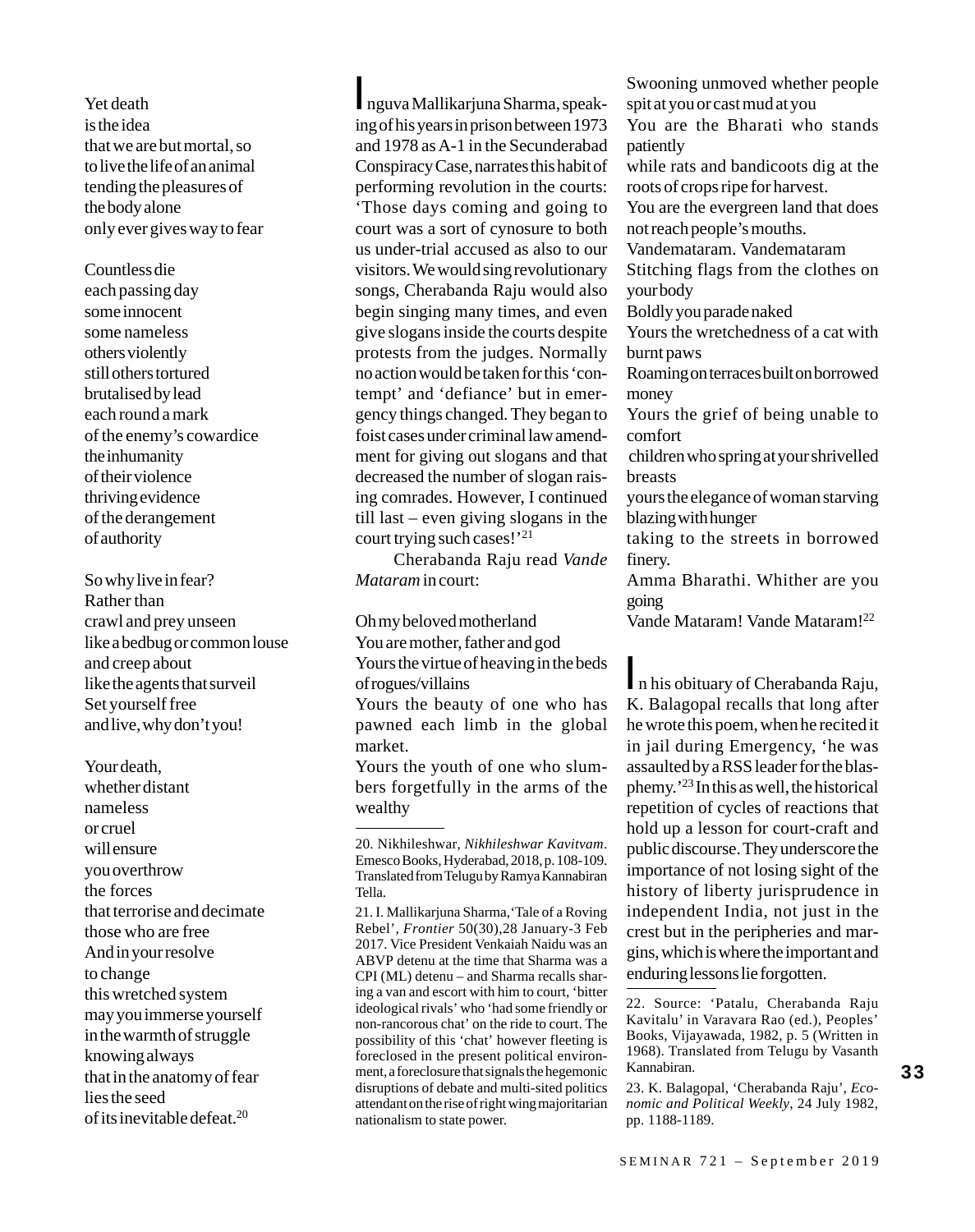$\Gamma$  or 46 years, from 1973 to 2019 (the continuing present), VV has lived in anticipation of incarceration or in jail, as Hemalatha, his wife, recounts. In December 1985, during N.T. Rama Rao's term as Chief Minister, when there were open threats to his life from the police, VV asked for cancellation of bail in order to protect his rights to free speech and life. Towards the end of 1988, his family, in their efforts to secure bail, met Justice V.M. Tarkunde and Arun Shourie (then editor of *The Indian Express*). Arun Shourie asked them to persuade VV to write a weekly column in the Express that would generate public support for his release: 'Not politics, but about what life is like in prison. The pigeons, birds, trees, flowers, skies, fellow prisoners, their troubles, the books he reads, his thoughts. VV is a sensitive person. His writing on these aspects will reach people across the country through the Indian Express.'

And he offered to convince the jail authorities to permit this writing. So from 25 December 1988 to 16 April 1989, VV wrote a weekly column that appeared in Telugu and English – later published as a book in Telugu with a foreword by Kaloji Narayan Rao and in English with a foreword by Ngugi wa Thiong'o.<sup>24</sup> Originally published in 1989, the Telugu collection, *Sahacharulu*, was republished in February 2019 in the context of VV's incarceration in the ongoing Bhima Koregaon case.25

The throwback to the 1970s, through the singular figure of VV, now 79 years old and in Yeravada jail,

34

ceases to be a throwback – the past, present and future indistinct from each other, especially in the machinations of penal justice. For as was observed in *Romila Thapar*, in the 20 prosecutions he has faced in the past 46 years, he has not had a single conviction. And yet, as he says poignantly, it has been a lifetime of waiting:

'Singing in solitary glory in that remote corner of the dark sky More beloved than the others What are you called, my pretty star? Whatever your name There is on earth a signal Far more precious That lights my path.

Waiting for the hearings in court…'26

It has also been a lifetime of waiting and trips to courts and jails and police stations for P. Hemalatha. Not only seeking the release of VV, her husband, but defending her own actions in defence of free speech. A cursory look at her life shows her stunning resilience and grit in the face of continued onslaught by the state under different political regimes. While most recently in the news for releasing an open letter to the Chief Justice of India seeking VV's release on bail on merits, for which she mobilized over 600 signatures worldwide,<sup>27</sup> I point to an older, quite spectacular account that lies buried and forgotten,<sup>28</sup> an account which in fact anticipates her life to the present.

27. P. Hemalatha, Open Letter to the Chief Justice of India, 26 March 2019. See http:// www.newindianexpress.com/cities/ hyderabad/2019/mar/27/600-sign-open-letter-to-cji-seeking-bail-for-varavara-rao-1956444.html. Accessed on 30 April 2019.

'Mrs. P. Hemalatha, 27, lay waiting for the arrival of her third child at the Government Maternity Hospital, Warangal, on April 26, 1974… Just before coming to hospital she had worked hard with her associates to bring out the May issue of *Srjana*, a Telugu literary monthly. Two thousand copies of Srjana devoted to the railway strike were out on the street that day.'

VV, then a college lecturer was arrested days after her return from hospital, in the Secunderabad Conspiracy Case. Three years later, after Emergency was lifted in 1977, Hemalatha was sentenced to two years in prison for a poem published in that issue (with Madhu Dandavate who led the railway strike during Emergency now installed as Railway Minister). The Sessions Judge, Warangal, delivering the judgement observed: 'The fact that the accused is the mother of three children warrants a lenient view, *but as she is not repenting on what she did*, we have to be firm to meet the ends of justice…'

The poem, which she as editor was unrepentant about publishing was by Satyam, titled 'Can the Jails run the Trains?'

'We work on the railways Turning our bones into coal Turning our blood into steam Our lives sapped By hunger and soaring prices

…

Is it demanding the moon

… To ask for wages on par

with other public sector employees …

But look, the ruling class Is already panic stricken They see armed struggle and revolution behind our strike

28. Narendra Panjwani, 'Prison for a Poem', *Times of India*, 21 August 1977. The excerpts that follow on this case are from this report.

<sup>24.</sup> Ngugi wa Thiong'o, 'That Which the Imagination Makes Possible', in Varavara Rao, *Captive Imagination: Letters from Prison*. Penguin/Viking, New Delhi, 2010, pp. 7-12.

<sup>25.</sup> Hemalatha, 'Marokasari Nirbandha Jnyapakalu (Once More, Prison Reminiscences)' in Varavara Rao, *Sahacharulu*. Navodaya Publications, Hyderabad, 2019, p. 5-6. Translation mine.

<sup>26.</sup> Varavara Rao, *Captive Imagination: Letters from Prison*. Penguin/Viking, New Delhi, 2010, p. 8. Several poems and letters in this collection were translated by Vasanth Kannabiran in 1988-89 for publication in *The Indian Express*.

<sup>…</sup>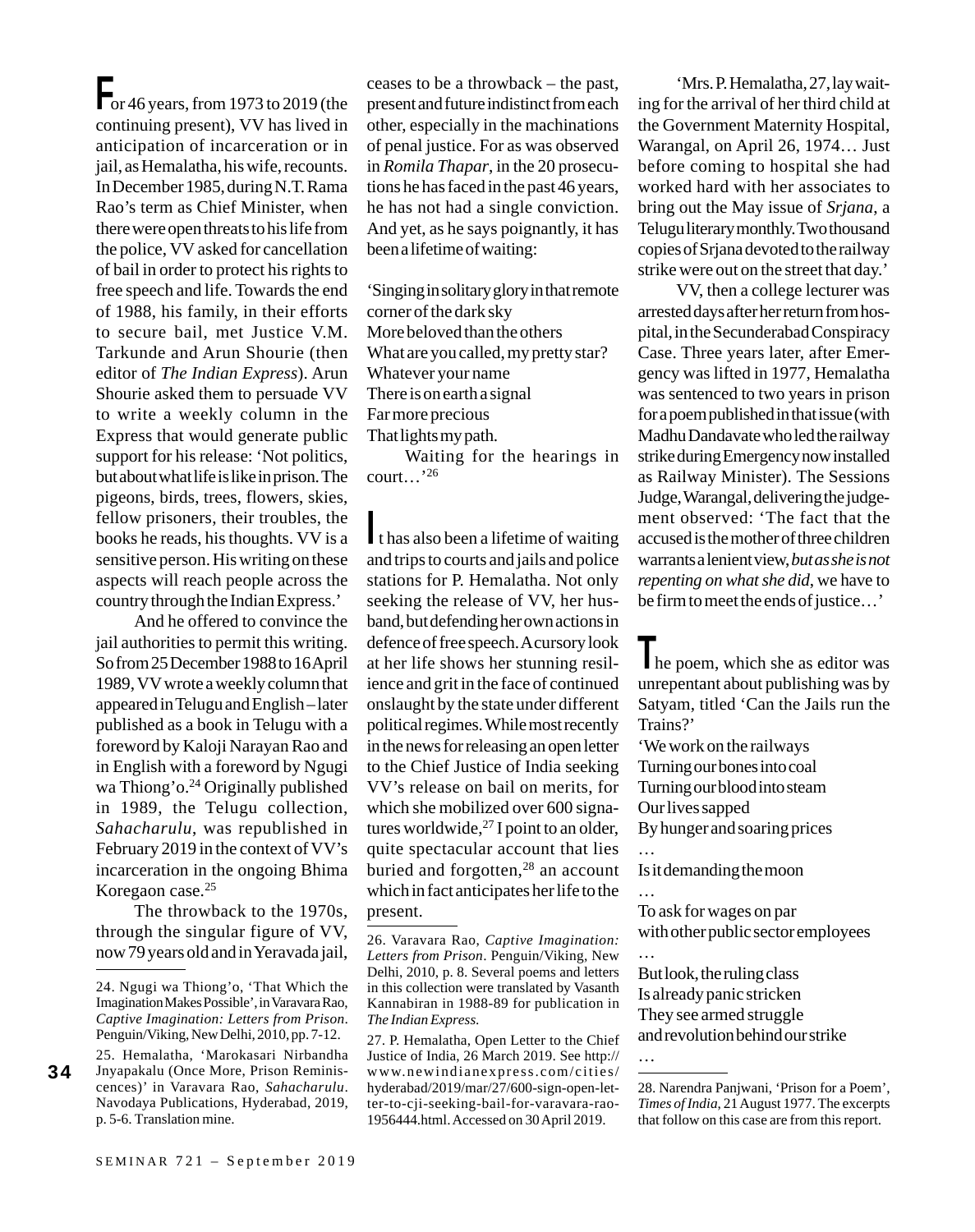the struggle won't end comrades until we achieve a workers' state.'

his account foregrounds the deep contradictions posed by the presence of women in revolutionary/progressive movements. The constant slippage between receding into the invisibility of reproductive labour and conjugal duties in a patriarchal revolutionary imaginary on the one hand, and the refusal by women to 'repent' or be contained/confined within that space (being punished by a criminal court for that refusal) on the other, is one that must be disentangled.29

Imagining these light and shadow plays, and bringing the conflicted space of 'womanhood' in times of incarceration into stark relief, is a poem by feminist poet, Vasanth Kannabiran, written as a response to VV's poem from jail titled 'Waiting'. Published originally in Telugu as '*Nireekshana*':

'…and you speak of waiting for petty inconsequential things of waiting

for bells and meals and papers but what of my long life this womantime of waiting? now without a centre? what is there for my life to revolve around?

no – it is no great act of faith to wait. but not to wait that would demand a faith

…

…

You say that you are confined to a limited space like a woman's world what do I do with an existence in which my public world is confined to a limited space to the semblance of a woman's world?'30

The prison holds multiple layers of disobedience and speaks to several expressions of the loss of liberty simultaneously – in fact and metaphorically. Co-accused with VV in the Bhima Koregaon case is Arun Ferreira, whose prison memoir is a searing account of the criminal justice system as it operates today. But, like every one of those placed in custody as political prisoners has reminisced, if the court was a space for politics and expressions of solidarity, so was the prison: 'In October 2010, due to overcrowding in the Chandrapur prison, around sixty Naxal accused undertrial prisoners from there were transferred to Nagpur. All of them were tribals from the interiors of Gadchiroli. With their arrival, I became rather busy… Suddenly there were always unlettered adivasis from Gadchiroli who required help in sending applications to court, studying their charge sheets or making points for their defence… Among such indigent tribals was a young lady, seven months pregnant, who… gave birth to a healthy boy in the prison hospital…Though he had committed no crime, Azad became a prisoner too, and would remain one until his mother was freed.'<sup>31</sup>

What is a jail like? The Musheerabad jail – 'the high wall surrounding it, the huge gate within which there was a small gate – like the mouth of a python;<sup>32</sup> 'That door yawned open like the small mouth in the mountain-like body of the elephant. That was the small gate. It opened out from the big gate.'33 Ferreira describes the *anda* barracks as 'a cluster of windowless cells' in the maximum security zone of Nagpur jail. The prisoner cannot see anything outside, and although it resembles an enormous egg, the difference is that '[t]he anda is impossible to break out of. Rather, it's designed to make inmates crack.'34 It is in this cell, in which Ferreira served time, that another prisoner convicted on similar charges in March 2017 is held  $-G.N.$ Saibaba, who has written his prison memoirs in verse:

'No, the older order Isn't changing to yield a new one No signs of the apocalypse in sight No revelations are unfolded

Yet –

A terrible void is born A terrible future awaits us.'35

Ine struggle then, as now, has been to keep furiously writing and resisting state action – 'house searches, midnight raids, preventive detention laws, MISA, arrests under terrorist laws, false cases, false witnesses, confes-

33. Nikhileshwar, *Godala Venuka* (Behind Walls). Arunasahiti, Hyderabad, 1972, p. 1.

34. Varavara Rao, op. cit., 2010, p. 2.

35. G.N Saibaba, 'A Terrible Void' (excerpt), in *Nenu Chaavunu Niraakaristunnaanu: Saibaba Anda Cell Kavitvam* (I am rejecting death: Saibaba's *anda cell* poetry) VIRASAM, Hyderabad, 2019, p. 17. For a travesty of justice that G.N. Saibaba's incarceration is, see Kalpana Kannabiran, 'The

<sup>29.</sup> For a detailed discussion on these questions see Vasanth Kannabiran, Volga and Kalpana Kannabiran, 'Women's Rights and Naxalite Groups', *Economic and Political Weekly* 39(45), 6-12 November 2004, pp. 4874-4877; Kalpana Kannabiran, Volga and Vasanth Kannabiran, 'Reflections on the Peace Process in Andhra Pradesh', *Economic and Political Weekly* 40(7), 12-18 February 2005, pp. 610-613; Kalpana Kannabiran, Volga, Vasanth Kannabiran, 'Peace and Irresponsibility, *Economic and Political Weekly* 40(13), 26 March-1 April 2005, pp. 1310-12.

<sup>30.</sup> Vasanth Kannabiran, 'Waiting'. English Unpublished. On file with author. Published in Telugu, Vasanth Kannabiran, 'Nireekshana', in Volga and Vasanth Kannabiran (eds.), *Neeli Meghalu* Asmita Resource Centre for Women, Secunderabad, 1990, pp. 63-70.

<sup>31.</sup> Arun Ferreira, *Colours of the Cage: A Prison Memoir*. Aleph, New Delhi, 2014, p. 114. 32. Varavara Rao, *Captive Imagination: Letters from Prison*. Penguin/Viking, New Delhi, 2010, p.17.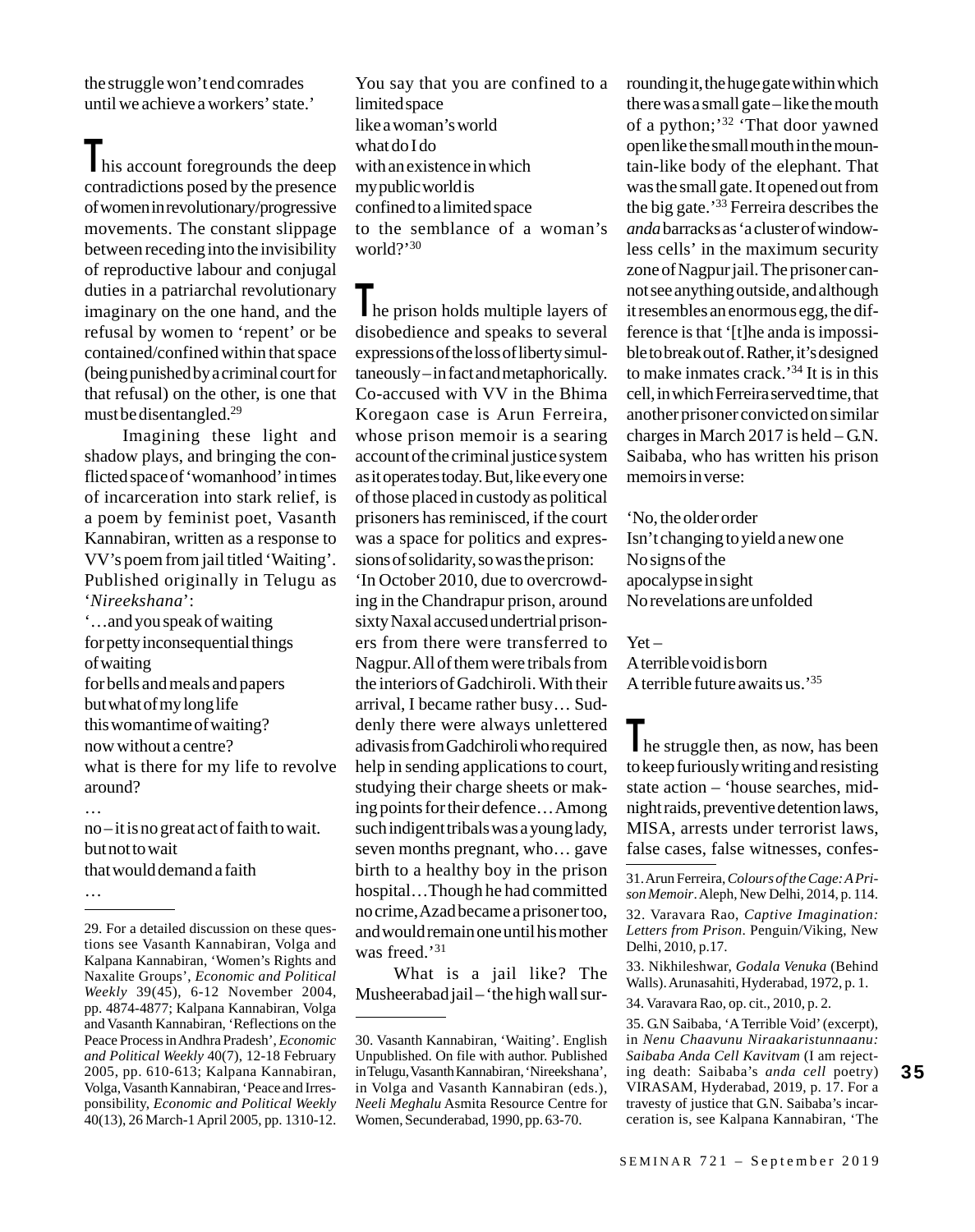sions (approvers) extracted through force and bribery', as K.V. Ramana Reddy observed in 1975 in his *Prison Diary*. 36 In the experiences of the accused in the Bhima Koregaon case, we return in troubling fashion to this moment, the past fusing with the present in state action and in the resistance to it.

I he court statement of K.V. Ramana Reddy, 'But am I a citizen in the true sense of the word? A citizen, by definition, is one who both rules and is ruled. I am only here to be ruled, and as such, a very essential part of citizenship is denied to me, and to that extent, I am only a subject, as all other detenues are. A state which calls itself a democracy cannot, and ought not to, admit of subject-hood to even the tiniest fraction of its population, and at the same time hope to continue to be a democracy.

…

What on earth is this Parliamentary Supremacy for? To beat down the judiciary?'<sup>37</sup>

The charge sheet against Nikhileshwar read as follows: 'You are one of those who launched the Digambara (naked) poets. Along with your friends Jwalamukhi and Cherabanda Raju you

36

37. K.V. Ramana Reddy, *Detenu Diary* (Telugu), 1977, p. 17, 27. Statement in English in the original, 23 February 1976.

the Secunderabad Conspiracy Case.

prodded Sri Sri into leaving the Progressive Writers' Association and joining the Revolutionary Writers' Association. You are the principal functionary of the Revolutionary Writers' Association. Through your poem 'Fear' you tried to incite people to class struggle. You preached that they should face death fearlessly in struggle. In your poem 'Counter-violence' you criticised the Indian government's role in crushing the revolt in Ceylon by satirising it. You travelled extensively in the state participating and speaking at student, youth, revolutionary writers and civil rights defenders meetings. You attended the Punjabi writers conference in Jullunder and endorsed its resolutions.'38

Nikhileshwar responded with a point-by-point rebuttal of the statements in the charge sheet: 'Whatever I might be by profession, as a poet and a writer... defying the evils of caste, creed and race, I wrote along with the other Digambara friends for universalism… The present society is the result of several contradictions. To go to the roots of these contradictions is my responsibility… My writings were within the limits of the freedom of speech and expression provided by the Constitution… The contemporary writer finds concrete shape for his ideal in the humanistic philosophy of Marxism. I can say unhesitatingly that I follow this great philosophy and write to the call of the times.

It is our duty to assail the inequalities in this society and rouse the people. We wrote poetry as part of our responsibility. To say that they are sadistic or obscene is the result of your perverse interpretation. The Police Department lacks the competence to decide what is sadism or obscenity in literature. The poems *Fear* and *Counter-*

38. Nikhileshwar, *Walls*. Unpublished, 1975. On file with the author.

*Violence* reflect my views. We did not defraud Sri Sri. It would be insulting him to say that we prodded him into joining the Revolutionary Writers' Association. He was one of the founders of the Association. I do not think writing, travel or participation in meetings could constitute a threat to public safety or law and order.'<sup>39</sup>

Justice O. Chinnappa Reddy and Justice A.D.V. Reddy, hearing the case in the Andhra Pradesh High Court found the grounds of the order of detention invalid. In a sharp comment Justice Chinnappa Reddy observed: 'The first three grounds in the three orders of detention are identical… We are unable to see any relevance between these three grounds and the object of the detention namely, maintenance of public order… *We are also unable to see how their beliefs in Marxism, Leninism and Maoism or their "vulgar and sadistic" references to certain classes of people in their writings have any rational connection with the object of detention*. Beliefs are not subject to controls and no one can be jailed for his beliefs.'40

He quoted Chief Justice Patanjali Sastri who two decades earlier had 'lamented':'Notwithstanding repeated admonition by this court that due care and attention must be bestowed upon matters involving the liberty of the individual, it is distressing to find that such matters are dealt with in a careless and casual manner' after twenty years we find from the grounds furnished in these cases that the position continues to be the same and we

40. *K. Yadava Reddy, B. Bhaskar Reddy, A.V. Raghavachari* v*. Commissioner of Police, AP & State of AP*, WP Nos. 3115, 3116 & 3117 of 1971. High Court of Judicature at Hyderabad, 20 September 1971. O. Chinnappa Reddy, J. & ADV Reddy, J. Para 21. Emphasis added.

Right to Privacy as the Right to Life', *The Hindu*, 9 November 2017.

<sup>36.</sup> K.V. Ramana Reddy, *Jaillo Moodnella Mucchata*: *June-October 1974 (Prison Diary)*. Jhanjha Publication, Hyderabad, 2011, p. 1. K.V. Ramana Reddy (1927-1998) was a political scientist, biographer and editor. A teacher by profession, he was founder secretary of VIRASAM, editor of its journal *Arunatara*, general secretary of All India League for Revolutionary Culture, and editor of its journal *Thunder*. He edited the complete works of legendary Telugu poet Sri Sri. KVR faced sedition charges for editing the Telugu anthology *Jhanjha* and was imprisoned twice – during the Emergency and as an accused in

<sup>39.</sup> Ibid.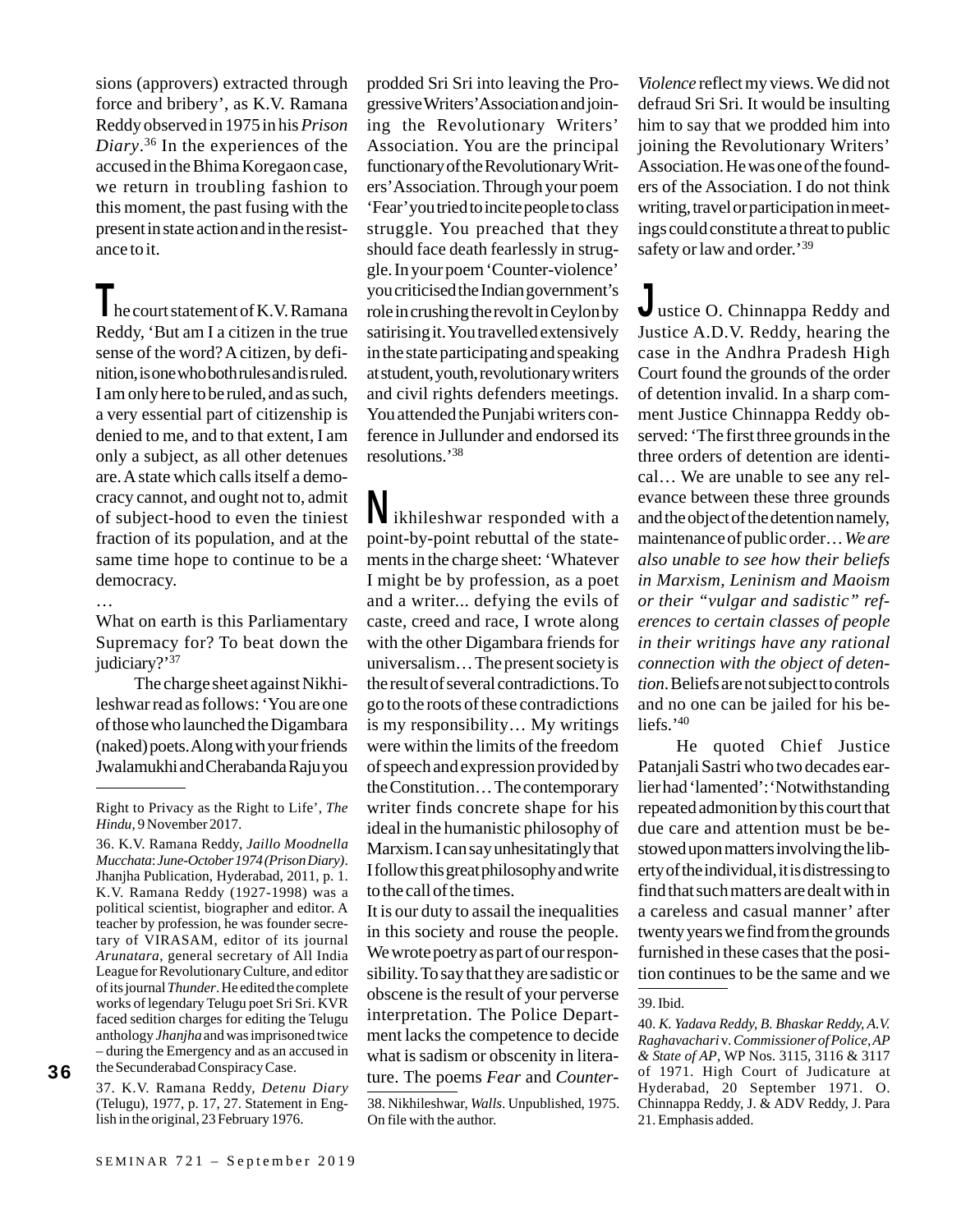can only join the lament of Patanjali Sastri, C.J.'<sup>41</sup>

Forty-five years later, it is not unreasonable to join the lament of Justice Chinnappa Reddy and of Patanjali Sastri, C.J. before him. The responsibility of the state in matters to do with the negation of personal liberty continues to be the most distressing aspect of our political life.

On poetic expression and incitement, Justice Chinnappa Reddy said: 'Poetry is the "spontaneous overflow of powerful feelings"; it is the record of the poet's struggle "from darkness to light and passion and extravagance go hand in hand with it". It is difficult to see how the mere outpourings of a poet's thoughts and emotions in the form of a poem can have any rational connection with public disorder.'

In *Jwalamukhi* v. *State of Andhra Pradesh* the following year again, the dissenting judge, Justice Madhava Reddi observed:'These poems only educate the literate Telugu people in these ideas and theories, but as observed by Justice Holmes, 'every idea is an incitement' and the propagation of every such idea cannot, in my opinion, be termed seditious.'42

This dissenting opinion was upheld by Justice Krishna Iyer in the Supreme Court three years later during the Emergency in *The State of Uttar Pradesh* v. *Lalai Singh Yadav*, 43 which concerned the publication of a Hindi translation of Periyar's work *Ramayana: A True Reading*. The circulation and interweaving between proscription by the state of political dissent by the left and the majoritarian proscription of anti-caste critiques of Hindu religion then and now is an aspect that merits a more detailed exploration.

Four poems published in the journal *Srujana* led to the proscription of the issue by the state. In *P. Hemalatha* v*. State of Andhra Pradesh,* a threejudge bench of the Andhra Pradesh High Court deliberated on the contents of the issue.44 While the bench comprising Justices Lakshmaiah, Alladi Kuppuswamy and A. Sambasiva Rao unanimously upheld the proscription, Justice Kuppuswamy upheld it on the basis of two poems (the third and fourth), while the other two held that all four poems incited violence against the government – and this is an important distinction:45

'In the first verse the author says that while there is plenty of grains in the granaries of the landlords there is hunger in the bellies of the people. He suggests breaking of godowns and distributing the grains and cutting to pieces "the bastards who obstruct them". *I do not find anything in this verse which even remotely brings into hatred or contempt or excites or attempts to excite disaffection towards the Government*' (para 14, emphasis added).

The next one is called 'Rickshaw Song' by Gaddar:46 '… The police bastard, Is an Yama for me, He stop some at every place, He squeezes money out of me. ... 'Some hero, Get into my rickshaw, He opened my eyes, enquired about my earnings and sufferings, He pities me, ... He explained, How the haves earned lakhs, He explained,

44. *P. Hemalatha* v. *State of Andhra Pradesh,* AIR 1976 AP 375. 45. Id., para 14, emphasis added.

How the others became poor, He showed me away out of poverty, He has given me the address in the forest

Before I go to the forest, I will meet the Sait, I will cut his throat, With all my vengeance, And for all my jor...'

...

This, says Justice Kuppuswamy, 'is not directed against the police generally… But this appears to me to be an accusation only of a particular type of policeman who is corrupt and tries to squeeze from the poor rickshawala. *I do not think there is anything in this poem which contains matters publication of which is punishable under S. 124-A*, I.P.C.'47 (para 15, emphasis added).

This is one small part of the performance of dissent in the courtroom in the 1970s. The ways in which the echoes of that time reverberate through the present, holds lessons for a defence of human rights today and should form the basis of our understanding of liberty jurisprudence. The critical difference to keep sight of is the character of the state that has shifted from an authoritarian state of the Emergency era to right wing authoritarianism in the present, and the arbitrariness of courts that validate repression in times of 'freedom' as we saw in the case of P. Hemalatha's conviction in 1977.

According to Justice D.Y. Chandrachud: 'Individuals who assert causes which may be unpopular to the echelons of power are yet entitled to the freedoms which are guaranteed by the Constitution. Dissent is a symbol of a vibrant democracy. Voices in opposition cannot be muzzled by per-41. Id., para 27. Secuting those who take up unpopular and the secution of the secuting those who take up unpopular

<sup>42.</sup> ILR (1973) AP 114.

<sup>43.</sup> AIR 1977 SC 202.

<sup>46.</sup> Id., para 86. 47. Id., para 15, emphasis added.